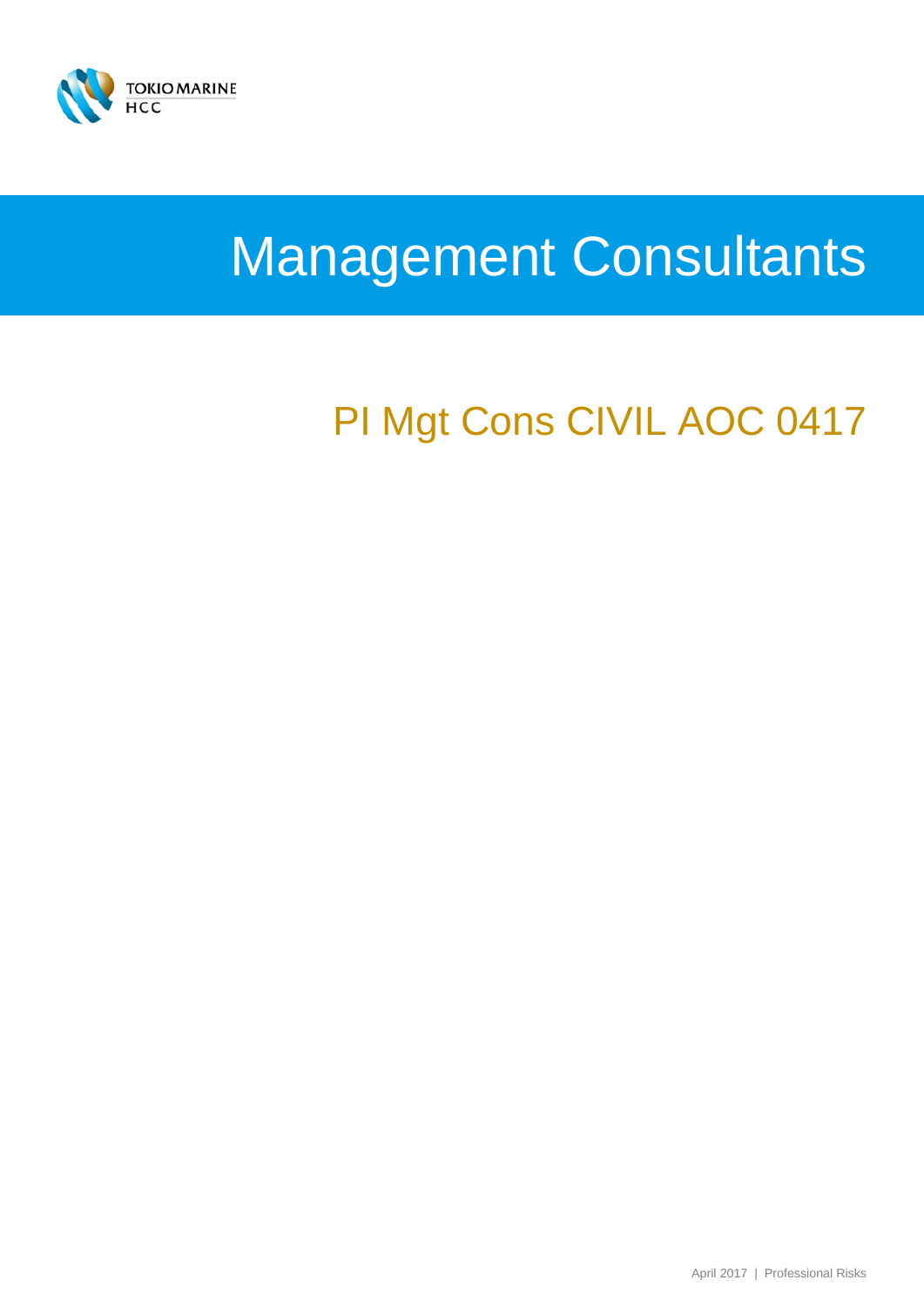

### **Definitions**

*Titles and Headings in this Policy are descriptive only and are used solely for convenience of reference and shall not be deemed in any way to limit or affect the provisions to which they relate.*

*Any words or expressions in the Policy which have a specific meaning appear in bold print and have the same meaning whenever they appear in the Policy (whether expressed in the singular or in the plural , male, female or neutral) unless expressly stated otherwise.*

#### **Circumstance**

shall mean any circumstance, incident, occurrence, fact, matter, act, omission, state of affairs or event which is likely to give rise to a claim against the **Insured** or a claim by the **Insured** under the Policy.

#### **Computer system**

shall mean any computer, data processing equipment, media or part thereof, or system of data storage and retrieval, or communications system, network, protocol or part thereof, or any computer software (including but not limited to application software, operating systems, runtime environments or compilers), firmware or microcode, or any electronic documents utilised in the ownership, security and management of the **Insured's** electronic communications system, world-wide web site, internet site, intranet site, extranet site or web address(es).

#### **Damages**

shall mean monetary relief**.**

#### **Defence costs and expenses**

Shall mean all reasonable costs and expenses incurred, with the **Insurer's** prior written consent, in the investigation, defence and settlement of any claim first made against the **Insured** or of any **Circumstance** first notified during the **Period of insurance**. It does not include the **Insured's** own overhead costs and expenses.

#### **Documents**

shall mean digitised data, information recorded or stored in a format for use with a computer, microcode, deeds, wills, agreements, maps, plans, records, written or printed books, letters, certificates, written or printed documents or forms of any nature whatsoever (excluding any bearer bonds or coupons, bank or currency notes, share certificates, stamps or other negotiable paper).

#### **Employee**

#### is:

- a. any person employed by the **Insured** under a contract of service, training or apprenticeship; and
- b. any voluntary worker; and
- c. any locum, seasonal or temporary personnel; and
- d. any self-employed person, who is not an independent contractor; and
- e. any person supplied or remunerated through a contract hire company or agency, who is not an independent contractor but is employed by the contract hire company on a supply only basis, working as a member of the **Insured**'s staff;

but only if such person is working under the **Insured's**  direction, control and supervision.

#### **Excess**

is the first amount paid in respect of each claim as stated in the Schedule. The **Excess** is not payable in respect of **Defence costs and expenses**. The **Indemnity limit** is additional to the **Excess**.

#### **Financially associated person or entity**

shall mean:

- a. any business controlled or managed by the **Insured** or in which the **Insured** has an executive interest;
- b. any company in which the **Insured** directly or indirectly owns or controls more than 15% of the issued share capital;
- c. any person having an executive or managerial role in the **Insured** or who would be considered to be a shadow director (as defined in s.251 of the Insolvency Act 1986) of the **Insured**;
- d. any company that directly or indirectly owns or controls any of the issued share capital of the **Insured** or any of whose issued share capital is directly or indirectly owned or controlled by any other company or person who directly or indirectly owns or controls any of the issued share capital of the **Insured**.

#### **Indemnity limit**

shall mean the **Insurer's** total liability to pay **Damages** and claimant's costs, and shall not exceed the sum(s) stated in the Schedule in respect of any one claim or series of claims arising out of one originating cause regardless of the number of persons claiming an indemnity from the **Insurer** under the terms of this Policy.

#### **Insured**

is any person or firm stated in the Schedule and includes any current or previous partner, director, principal, member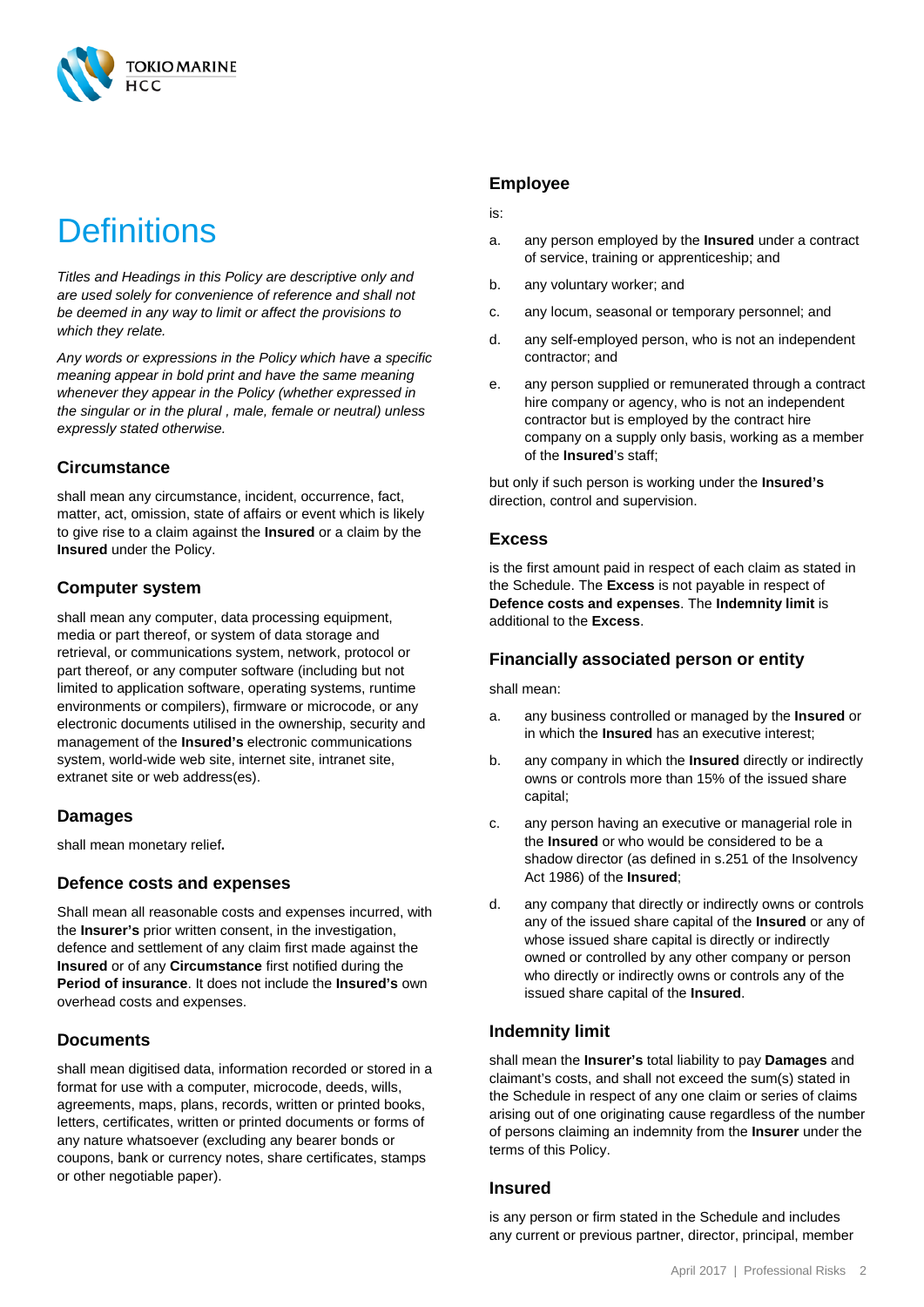or **Employee** of any firm or company stated in the Schedule and any other person who becomes a partner, director, principal, member or **Employee** of the firm.

#### **Insurer**

means HCC International Insurance Company PLC.

#### **Jurisdiction**

means the jurisdiction stated in the Schedule. Where no jurisdiction is stated in the schedule then the **Jurisdiction** shall be Worldwide but excluding the United States of America (including its territories and /or possessions) and Canada.

#### **Period of insurance**

is that as stated in the Schedule.

#### **Personal appointment**

is any individual appointment of a professional nature arising out of the ordinary professional activities of the **Insured** other than any appointment as a director or officer of a company or as a trustee.

#### **Professional business**

is the professional services of the **Insured's** business as stated in the Schedule including the holding of any **Personal appointment**.

#### **Virus**

shall mean any unauthorised executable code uploaded to, or replicated through, a **Computer system** or network whether termed a virus or known by any other name and whether it is self-replicating or non-replicating which causes damage or loss to data or the **Computer system.**

### Insuring Clauses

In consideration of the premium having been paid to the **Insurer**, the **Insured** is indemnified as follows:

#### **1. Indemnity**

Up to the **Indemnity limit** for **Damages** and claimant's costs for which the **Insured** is legally liable to pay resulting from claims first made against the **Insured** during the **Period of insurance** and arising out of the ordinary course of the **Professional business**, in consequence of:

- a. Breach of professional duty;
- b. Dishonest, fraudulent or malicious act or omission of any former or present **Employee** (which term, for the purpose of this clause alone, shall not include any principal, partner, member or director of the **Insured**) provided that no indemnity shall be given under this Policy in the event that any principal, partner, member or director of the **Insured** conspired to commit or condoned any such dishonest, fraudulent or malicious act or omission;
- c. Libel, slander or defamation;
- d. Unintentional breach of confidentiality or other invasion, misuse of private information, infringement or interference with rights of privacy or publicity including false light and the public disclosure of private facts including misuse of any information which is either confidential or subject to statutory restrictions;
- e. Unintentional infringement of intellectual property rights except patents;
- f. The loss of or damage to **Documents**;
- g. Any other civil liability not otherwise excluded.

#### **2. Legal defence costs and expenses**

The **Insurer** will pay in addition to any indemnity under Insuring Clause 1, all **Defence costs and expenses** provided that:

- a. if the amount paid or agreed to be paid by or on behalf of the **Insured** to dispose of a claim exceeds the **Indemnity limit** the **Insurer** will only be liable for that proportion of the **Defence costs and expenses** which the **Indemnity limit** bears to the amount paid or agreed to be paid;
- **b.** in the event that the **Insurer** elects to make a payment to the **Insured** pursuant to Notification and Claims Condition 3.2 then the **Insurer** shall have no liability to pay **Defence costs and expenses** incurred after the date upon which such payment is made.

#### **3. Costs for prosecuting infringement of the Insured's intellectual property rights**

Up to a maximum of GBP 25,000 in the aggregate in the **Period of insurance**, for the reasonable and necessary costs and expenses incurred by the **Insured**, with the **Insurer's** prior written consent, in the pursuance of any claim first made by the **Insured** against a third party during the **Period of insurance**, for infringement of intellectual property rights first discovered by the **Insured** during the **Period of insurance** where the ownership of such rights is vested in the **Insured.**

For the purposes of this Insuring Clause **Insurers** will only give prior consent where the **Insured** has provided, at their own expense, an opinion from a solicitor, barrister or suitably qualified intellectual property agent evidencing the existence of the **Insured's** intellectual property rights, the infringement of those rights, a measurable loss and a reasonable prospect of success.

#### **4. Costs for representation**

Up to a maximum of GBP 250,000 in the aggregate in the **Period of insurance** for all reasonable and necessary legal costs incurred by the **Insured** with the **Insurer's** prior written consent for representation at any inquiry or other proceeding which has, in the **Insurer's** sole opinion, a direct relevance to any claim, **Circumstance** or event which could form the subject of indemnity under this Policy. For the avoidance of doubt Costs for Representation cover does not apply to Insuring Clause 3.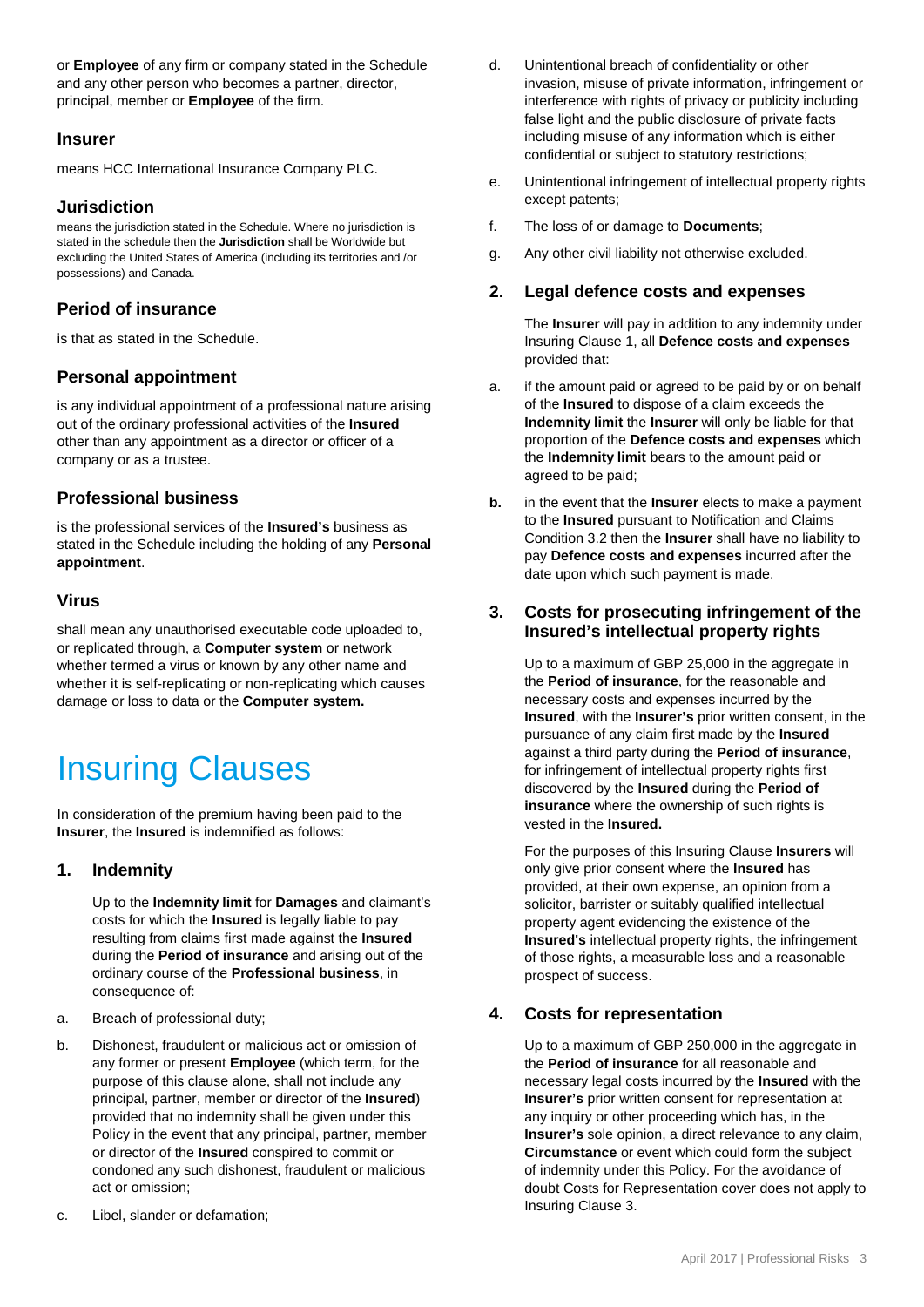#### **5. Irrecoverable fees**

Up to the **Indemnity limit** for amounts owed to the **Insured**, including amounts legally owed by the **Insured** to sub-contractors or suppliers, due to the refusal of the **Insured's** client to pay for work done by the **Insured** for them where such client has reasonable grounds for being dissatisfied with the work and threatens to bring a claim for more than the amount owed, and which would otherwise be covered under Insuring Clause 1, provided that such threat is first made against the **Insured** and notified to **Insurers** during the **Period of insurance**. In such circumstances, if it is possible to settle the dispute by agreeing not to pursue the outstanding amount, the **Insurer** will agree to pay the amount owed if they consider that it will avoid a legitimate claim under Insuring Clause 1 for a greater amount. If, following this, a claim under Insuring Clause 1 still arises then the amount paid under this section will be deducted from the **Indemnity limit.** If the **Insured** eventually recovers part or all of the debt then such recovered amount shall be repaid to the **Insurer** less the **Insured's** reasonable expenses of recovering the debt due.

#### **6. Data protection defence costs**

Up to a maximum of GBP 250,000 in the aggregate in the **Period of insurance**, for reasonable and necessary legal costs and expenses incurred by the **Insured**, with the **Insurer's** prior written consent, in the defence of any criminal proceedings brought against the **Insured**, during the **Period of insurance**, under the Data Protection Act 1998 or amending or superseding legislation provided always that:

- a. the act, error or omission giving rise to the proceedings shall have been committed by the **Insured** in the ordinary course of the **Professional business**;
- b. the **Insurer** shall be entitled to appoint solicitors and counsel to act on behalf of the **Insured**;
- c. the **Insurer** shall have no liability to pay costs and expenses incurred subsequent to a plea or finding of guilt on the part of the **Insured**, or in the event that Counsel should advise that there are no reasonable prospects of successfully defending the proceedings, except for costs incurred solely for the purpose of making a plea in mitigation before sentencing or costs incurred in making an appeal if Counsel shall advise that the prospects of a successful appeal following a finding of guilt are reasonable.

For the avoidance of doubt the indemnity provided under Insuring Clauses 3), 4), and 6) is not additional to and shall not increase the **Indemnity limit**.

### **Exclusions**

The **Insurer** shall not be liable to indemnify the **Insured**  against any claim:

#### **1. Employers liability**

arising directly or indirectly from bodily injury, sickness, disease, psychological injury, emotional distress, nervous shock or death sustained by any **Employee** arising out of or in the course of their employment by the **Insured**, or for any breach of any obligation owed by the **Insured** as an employer to any partner, principal, director, member or **Employee** or applicant for employment;

#### **2. Bodily injury/property damage**

for bodily injury, sickness, disease, psychological injury, emotional distress, nervous shock or death sustained by any person or any loss, damage or destruction of property unless such claim arises directly from negligent advice, design, specification, formula or other breach of professional duty by the **Insured**;

#### **3. Land buildings etc.**

arising directly or indirectly from the ownership, possession or use by or on behalf of the **Insured** of any land, buildings, aircraft, watercraft, vessel or mechanically propelled vehicle;

#### **4. Dishonesty**

arising directly or indirectly from any dishonest, fraudulent, malicious or illegal act or omission of the **Insured**, except as covered by Insuring Clause 1b);

#### **5. Contractual liability**

arising directly or indirectly from any breach or alleged breach of any contractual duty or duty of care owed or alleged to have been owed by the **Insured** to any third party but only to the extent that such duty is more onerous than any duty that would otherwise be implied by common law or statute;

#### **6. Products**

arising out of or relating to:

- a. goods or products sold, supplied, repaired, altered, manufactured, installed or maintained; or
- b. buildings, building works or physical structures constructed, repaired, installed, erected, removed or demolished;

by the **Insured** or any related company or subcontractor of the **Insured**;

#### **7. Insolvency/bankruptcy of Insured**

arising out of or relating directly or indirectly to the insolvency, liquidation, receivership or bankruptcy of the **Insured**;

#### **8. Seepage and pollution**

based upon, arising out of or relating directly or indirectly to, in consequence of or in any way involving seepage, pollution or contamination of any kind;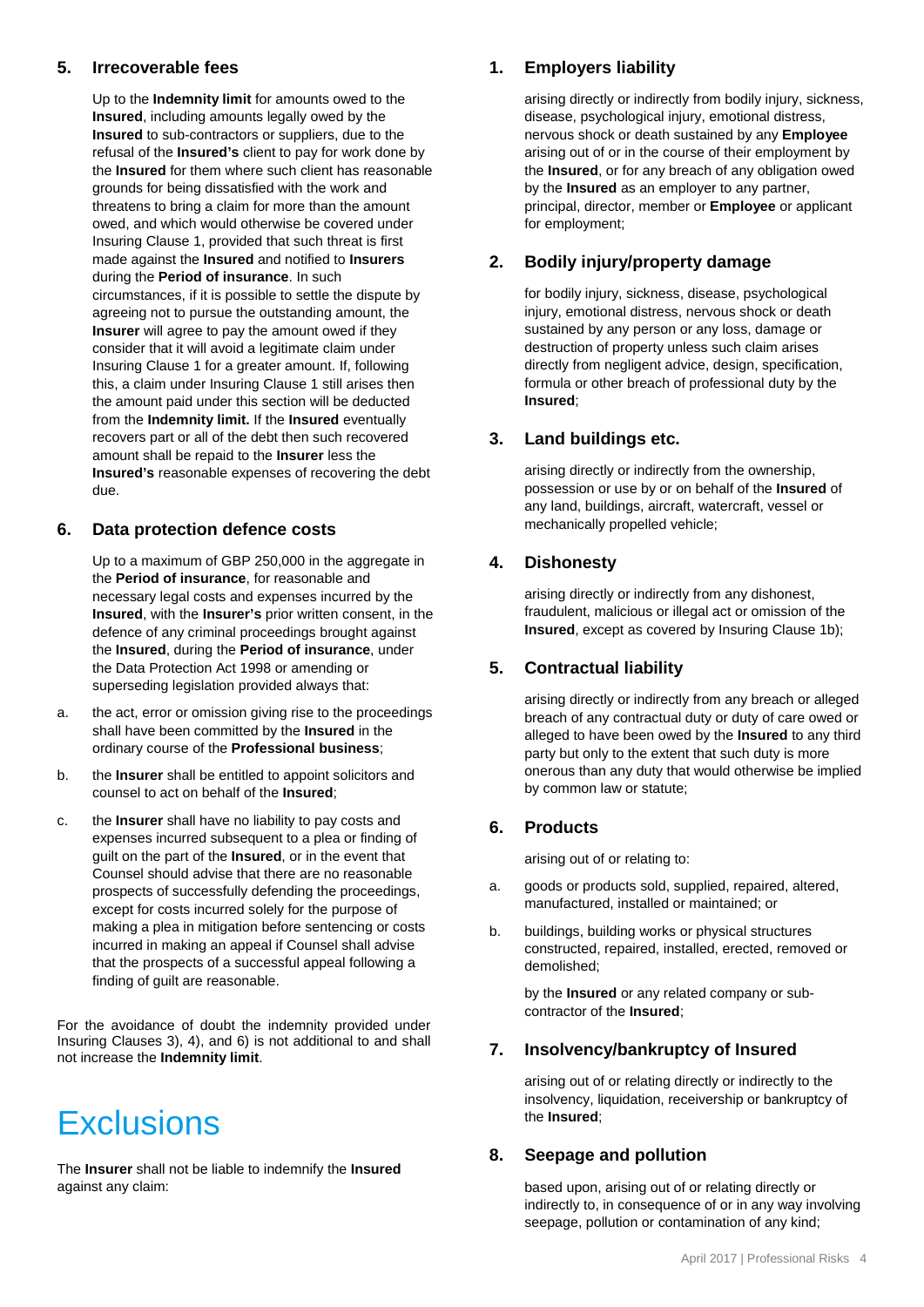#### **9. Claims or Circumstances known at inception**

arising directly or indirectly from any claim or **Circumstance** of which the **Insured** was, or ought reasonably to have been, aware prior to inception of this Policy, whether notified under any other insurance or not;

#### **10. Other insurance**

in respect of which the **Insured** is, or but for the existence of this Policy would be, entitled to indemnity under any other insurance except in respect of any excess beyond the amount which is payable under such other insurance;

#### **11. Geographical limits**

in respect of work carried out outside the Geographical Limits stated in the Schedule;

#### **12. Legal action**

in respect of an action for **Damages**:

- a. brought outside the **Jurisdiction** (including the enforcement within the **Jurisdiction** of a judgment or finding of another court or tribunal that is not within the **Jurisdiction**);
- b. in which it is contended that the governing law is outside the **Jurisdiction**;
- c. brought outside the **Jurisdiction** to enforce a judgment or finding of a court or other tribunal in any other jurisdiction;

#### **13. Fines and penalties**

for penalties, fines, multiple, exemplary, liquidated or other non-compensatory **Damages** awarded other than in actions brought for libel, slander or defamation in so far as they are covered by this Policy;

#### **14. Claims by financially associated persons or entities**

made against the **Insured** by any **Financially associated person or entity** whether alone or jointly with any other person or entity. However, this exclusion shall not apply to any claim brought against such **Financially associated person or entity** by an independent third party which would, but for this exclusion, be covered by this Policy;

#### **15. Retroactive date**

made by or against or incurred by the **Insured** arising from any act or omission or originating cause that occurred prior to the Retroactive Date stated in the Schedule;

#### **16. Radioactive contamination or explosive nuclear assemblies**

directly or indirectly caused by or contributed to by or arising from:

- a. ionising radiation or contamination by radioactivity from any nuclear fuel or from any nuclear waste from the combustion of nuclear fuel; or
- b. the radioactive, toxic, explosive or other hazardous properties of any explosive nuclear assembly or nuclear component thereof;

#### **17. Excess**

for the amount of or less than the **Excess.** The **Excess** shall be deducted from each and every claim paid under this Policy;

#### **18. War**

arising directly or indirectly out of, happening through or in consequence of, war, invasion, acts of foreign enemies, hostilities (whether war be declared or not), civil war, rebellion, revolution, insurrection, military or usurped power or confiscation or nationalisation or requisition or destruction of or damage to property by or under the order of any government or public or local authority;

#### **19. Terrorism**

arising directly or indirectly out of, happening through or in consequence of any act or acts of force or violence for political, religious or other ends directed towards the overthrowing or influencing of any government, or for the purpose of putting the public in fear by any person or persons acting alone or on behalf of or in connection with any organisation.

In the event of any dispute as to whether or not this exclusion applies the **Insured** shall have the burden of proving that this exclusion does not apply;

#### **20. Asbestos**

arising directly or indirectly out of or resulting from or in consequence of or in any way involving asbestos or any materials containing asbestos in whatever form or quantity;

#### **21. Other appointments**

made against any **Insured** in their capacity as:

- a. director or officer of the **Insured** or of any other company or arising out of the management of the **Insured** or of any other company; or
- b. trustee of any trust or as officer or employee of any pension fund or any other employee benefit scheme, whether for the benefit of members or **Employees** of the **Insured** or otherwise;

#### **22. Trading losses**

arising out of:

- a. any trading loss or trading liability incurred by any business managed or carried on by the **Insured** (including the loss of any client account or business);
- b. loss caused by the **Insured** in consequence of a share or asset sale to any prospective purchaser, associated business, merger partner, joint venture partner or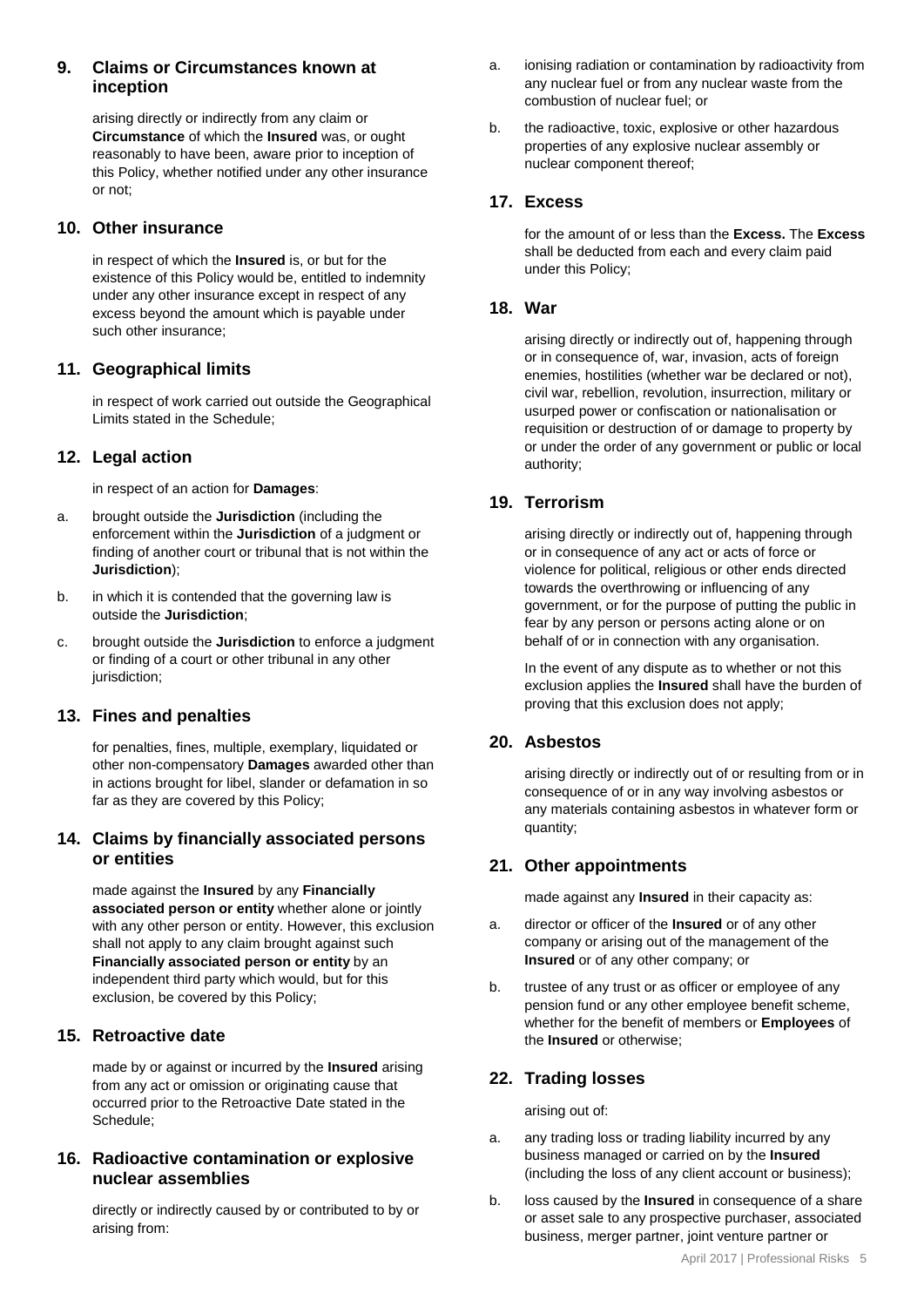similar because of any misstatement or misrepresentation made by the **Insured**;

c. the actual or alleged over-charging or improper receipt of fees by the **Insured**;

#### **23. Virus**

arising directly or indirectly from any **Virus**;

#### **24. Patents**

arising directly or indirectly from the infringement of any patent;

#### **25. Obscenity**

arising directly or indirectly from any obscenity, blasphemy or pornographic material;

#### **26. Libel, slander or defamation**

for libel, slander or defamation arising directly or indirectly from statements made or published by the **Insured** unless the **Insured** can demonstrate that it neither knew nor ought reasonably to have known that the statement was defamatory at the time that it was published;

#### **27. Restricted recovery rights**

where the **Insured's** right of recovery from any third party in respect of that claim has been restricted by the terms of any contract entered into by the **Insured**;

#### **28. Contractual remedies**

for any award of, or liability to pay, compensation or **Damages** where the **Insured** has assumed an obligation to pay compensation or **Damages** in excess of any amount that would otherwise be awarded under statute or common law;

#### **29. Financial advice**

arising directly or indirectly from the provision by the **Insured** of any investment or financial advice or arrangements made by or on behalf of the **Insured** in respect of any finance, credit or leasing agreement;

#### **30. Employee benefit schemes / stocks and shares**

arising directly or indirectly from the operation or administration of any pension or other employee benefit scheme or trust fund, or the sale or purchase or dealing in any stocks, shares or securities or the misuse of any information relating to them or the breach of any related legislation or regulation;

#### **31. Taxation, competition, restraint of trade**

arising directly or indirectly from the breach of any taxation, competition, restraint of trade or anti-trust legislation or regulation;

#### **32. Official action or investigation**

arising from any official action or investigation by or decision or order of any public, local or government body or authority except to the extent covered by Insuring Clause 6 (Data protection defence costs);

#### **33. Loss, damage or destruction of bearer bonds or coupons**

arising from the loss, damage or destruction of any bearer bonds, coupons, bank or currency notes, share certificates, stamps or other negotiable paper;

#### **34. Deliberate acts**

arising directly or indirectly from any deliberate or reckless breach, act, omission or infringement committed, condoned or ignored by the **Insured**, except as covered under Insuring Clause 1b);

#### **35. Utility provider**

arising out of the failure of the service provided by an internet service provider, any telecommunications provider or other utility provider;

#### **36. Costs and expenses incurred without prior consent**

for costs and expenses incurred without the prior consent of the **Insurer**;

#### **37. Claims by Employees**

made against the **Insured** by any present or former **Employee**.

### Notification And Claims **Conditions**

#### **1. Claim/Circumstance notification**

As conditions precedent to their right to be indemnified under this Policy the **Insured**:

- 1.1 shall inform the **Insurer**, in writing, as soon as possible, and in any event within 28 days of the receipt, awareness or discovery during the **Period of insurance** of:-
- a. any claim made against them;
- b. any notice of intention to make a claim against them;
- c. any **Circumstance**;
- d. the discovery of reasonable cause for suspicion of dishonesty or fraud.

provided always that such notification is received by the **Insurer** before the expiry of the **Period of insurance**, or if the **Insured** renews this Policy with the **Insurer**, within 7 days after its expiry.

Such notice having been given as required in b), c) or d) above, any subsequent claim arising out of such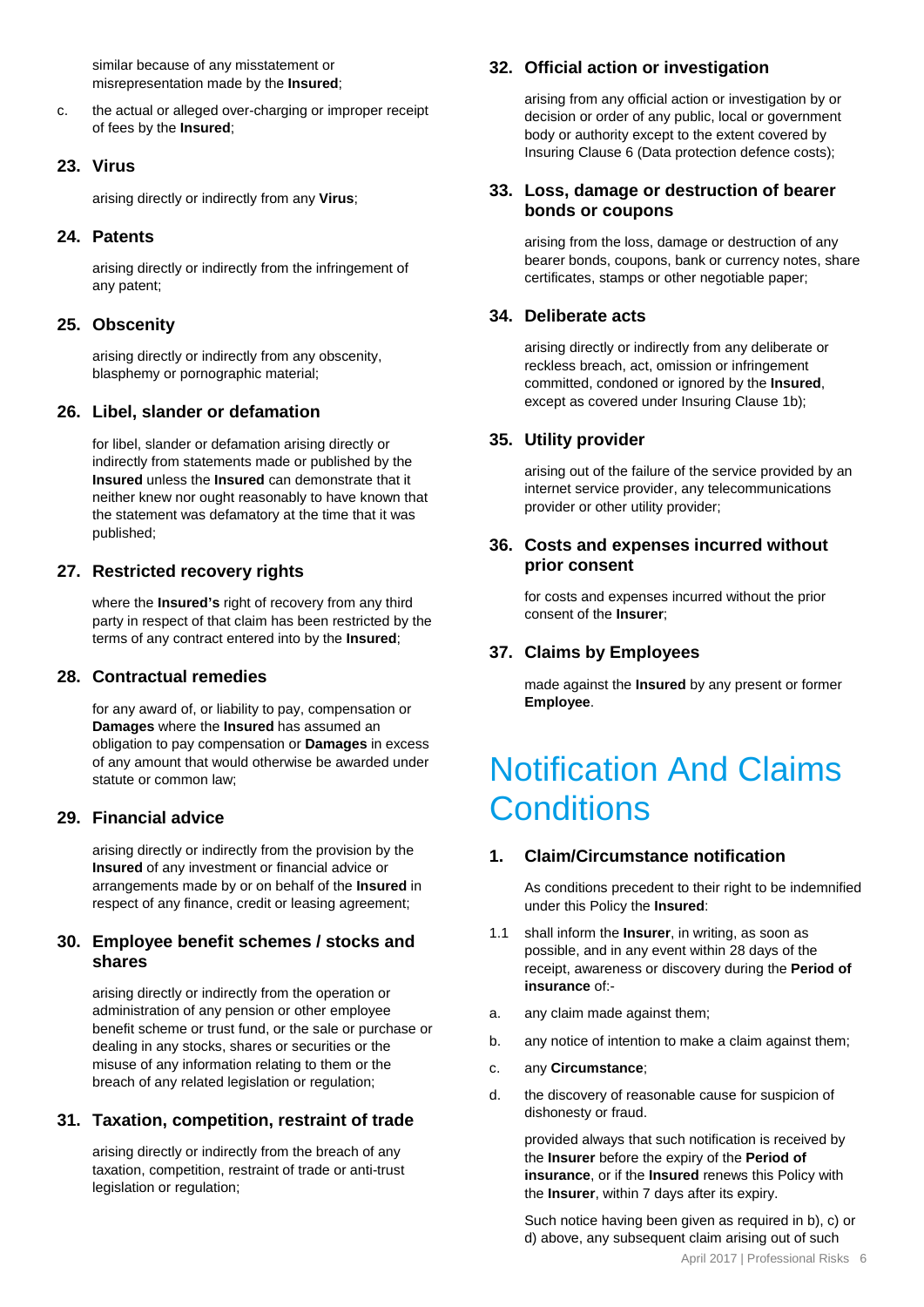notified matters shall be deemed to have been made during the **Period of insurance**;

- 1.2 shall not, in respect of any of the matters specified in 1.1a) to 1.1d) above, admit liability, make any offer for or settle any claim, or incur any costs or expenses in connection with any such claim or **Circumstance**, without the prior written consent of the **Insurer**; and
- 1.3 shall, as soon as practicable given the circumstances, give all such information and assistance as the **Insurer** may require and provide their full co-operation in the defence or settlement of any such claim.

Every letter of claim, writ, summons or process and all documents relating thereto and any other written notification of claim shall be forwarded, unanswered, to the **Insurer** immediately they are received. The **Insured** shall at all times, in addition to their obligations set out above, afford such information to and co-operate with the **Insurer** to allow the **Insurer** to be able to comply with such relevant Practice Directions and Pre-Action Protocols as may be issued and approved from time to time by the Head of Civil Justice.

#### **2. Notifications**

Any and all notifications of **Circumstances** and claims for an indemnity pursuant to the policy of insurance shall be notified to HCC International Insurance Company PLC by either (a) email (b) telephone or (c) first class post.

If by email then such must be addressed to PI Claims and sent t[o mail@tmhcc.com](mailto:mail@tmhcc.com)

If by telephone, please dial the following number and ask for a PI claims underwriter:

Telephone- +44 (0)20 7702 4700

If by post:

PI Claims HCC International Insurance Company PLC Fitzwilliam House, 10 St Mary Axe, London EC3A 8BF

#### **3. Conduct of claims**

3.1 Following notification under condition 1. above the **Insurer** shall be entitled at its own expense to take over and within its sole discretion to conduct in the name of the **Insured** the defence and settlement of any such claim.

> Nevertheless neither the **Insured** nor the **Insurer** shall be required to contest any legal proceedings unless a Queens Counsel (to be mutually agreed upon by the **Insured** and the **Insurer**) shall advise that such proceedings should be contested.

3.2 The **Insurer** may at any time in connection with any claim made, pay to the **Insured** the **Indemnity limit** (after deduction of any sums already paid) or any lesser sum for which, in the sole opinion of the **Insurer**, the claim can be settled and upon such payment being made the **Insurer** shall relinquish the conduct and control of and have no further liability in connection with the claim. For the avoidance of doubt the **Insurer** shall have no liability to pay **Defence costs and** 

**expenses** incurred after the date upon which any such payment is made

### General Conditions

#### **1. Policy construction and disputes**

This Policy and the Schedule will be interpreted in accordance with the laws of England and Wales. The Policy and the Schedule shall be read together as one contract and any word or expression to which a specific meaning has been attached in any part of this Policy or the Schedule shall bear such specific meaning wherever it may appear.

Any dispute concerning the interpretation of the terms, Conditions or Exclusions contained herein is understood and agreed by both the **Insured** and the **Insurer** to be subject to the laws of England and Wales. Each party agrees to refer any such dispute to a mediator to be agreed between the **Insured** and the **Insurer** within 14 working days of any dispute arising under the Policy. If a mediator is not agreed then either party may apply to the Centre for Effective Dispute Resolution ('CEDR') for the appointment of a mediator. The parties agree to share equally the costs of CEDR and of the mediator and that the reference of the dispute to mediation will be conducted in confidence.

The **Insured** and the **Insurer** agree to perform their respective continuing obligations under this Policy while the dispute is resolved unless the nature of the dispute prevents such continued performance of those obligations. If any such dispute is not resolved by mediation or the **Insured** and the **Insurer** cannot agree upon the appointment of a mediator or the form that the mediation will take the dispute will be submitted to the exclusive jurisdiction of any court of competent jurisdiction within England and Wales and each party agrees to comply with all requirements necessary to give such court jurisdiction. All matters arising hereunder shall be determined in accordance with the law and practice of such court.

#### **2. Waiver of subrogation against employees**

The **Insurer** shall not exercise any right of subrogation against any former or present **Employee**, unless the **Insurer** shall have made a payment caused or contributed to by any act or omission of the **Employee** or former **Employee** which was dishonest, fraudulent or malicious or the **Employee** or former **Employee** conspired to commit or condoned any such dishonest, fraudulent or malicious act or omission.

#### **3. Dishonest or fraudulent act or omission**

In the event of a loss or claim which involves the dishonest, fraudulent or malicious act or omission of any former or present **Employee** the **Insured** shall take all reasonable action (including legal proceedings) to obtain reimbursement from the **Employee**  concerned (and from any **Employee** who may have conspired to commit or have condoned such act or omission) or from the estate or legal representatives of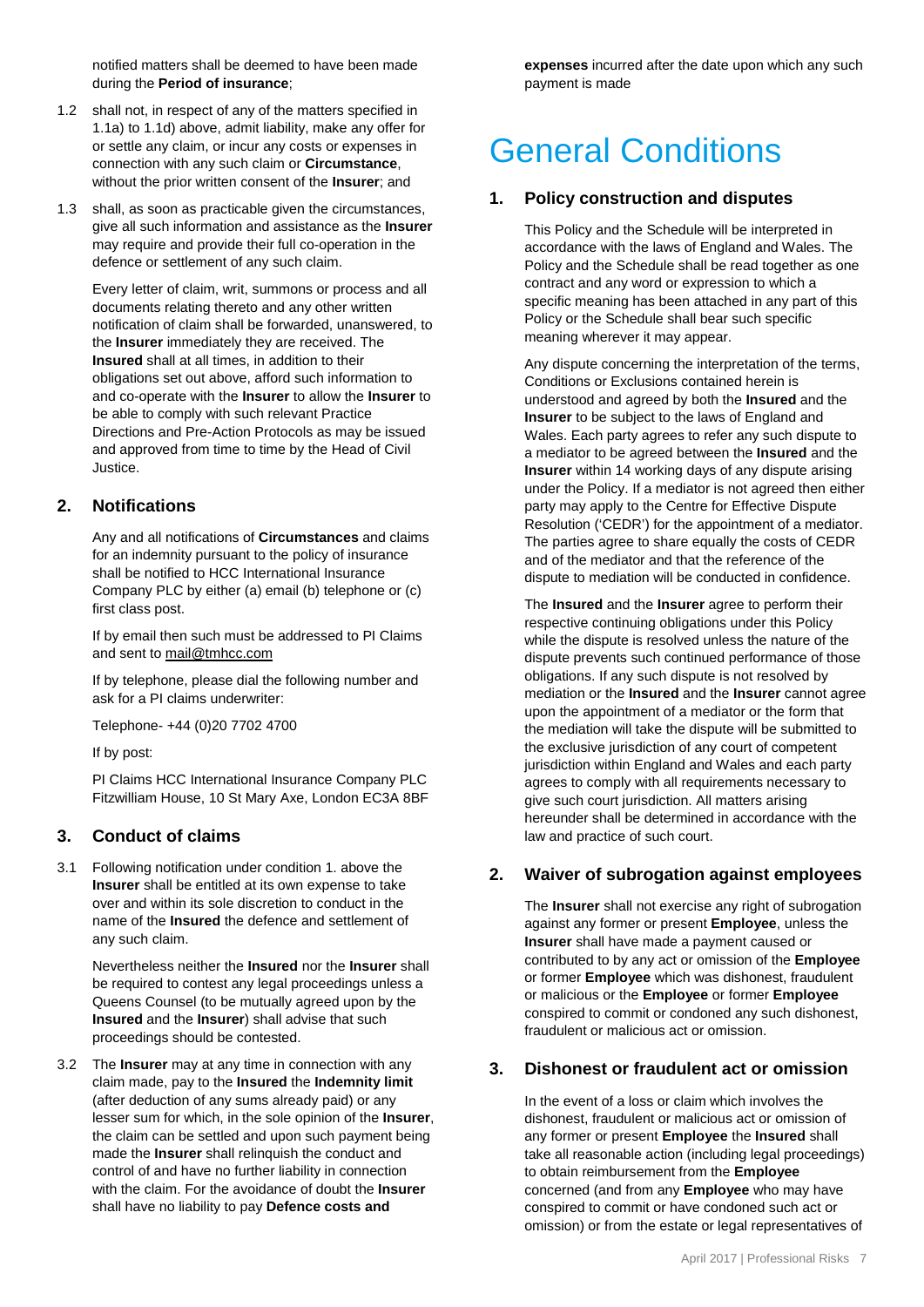such **Employee**. Any monies which but for such dishonest, fraudulent or malicious act or omission would be due to such **Employee** from the **Insured** or any monies held by the **Insured** for such **Employee** shall be deducted from any amount payable under this Policy.

#### **4. Fraudulent claims**

If the **Insured** shall make any claim knowing the same to be fraudulent or false as regards the amount or otherwise (including the provision of false or fraudulent documents or statements) then

The **Insurer** will:

- i. refuse to pay the whole of the claim; and
- ii. recover from the **Insured** any sums that it has already paid in respect of the claim.

The **Insurer** may also notify the **Insured** that it will be treating (all sections of) this policy as having terminated with effect from the date of the earliest of any of the fraudulent act. In that event the **Insured** will:

- a. have no cover under the Policy from the date of termination; and
- b. not be entitled to any refund of premium

#### **5. Contracts (Rights of Third Parties) Act 1999**

The **Insured** and the **Insurer** are the only parties to this contract and no other person has any rights under the Contracts (Rights of Third Parties) Act 1999 to enforce any term of this Policy but this does not affect any right or remedy of a third party which exists or is available apart from that Act.

#### **6. Cancellation**

This Policy may be cancelled by or on behalf of the **Insurer** by fourteen days notice given in writing to the **Insured**.

#### **7. Invalidity**

If any provision of this Policy is found by any court or administrative body of competent jurisdiction to be invalid or unenforceable this will not affect the other provisions of this Policy which will remain in full force and effect.

#### **8. Notices**

Notice shall be deemed to be duly received in the course of post if sent by pre-paid letter post properly addressed to:

- a. in the case of the **Insured**, either to the **Insured's** last known address or the last known address of the **Insured's** broker.
- b. in the case of the **Insurer**, to HCC International Insurance Company PLC at Fitzwilliam House, 10 St Mary Axe, London EC3A 8BF.

#### **9. Reasonable steps to avoid loss**

Without prejudice to the Notification and Claims Conditions in this Policy, the **Insured** shall take all reasonable steps to avoid or mitigate any loss, damage or liability that may result in any claim or **Circumstance** notifiable under this Policy.

#### **10. Mergers and acquisitions**

If during the **Period of Insurance** the **Insured**:

- a. purchases assets or acquires liabilities from another entity in an amount no greater than 10% of the assets of the **Insured** as listed in its most recent financial statement; or
- b. acquires another entity whose annual revenues are no more than 10% of the annual revenues of the **Insured** for their last completed financial year; and
- c. there is no material deviation to the **Insured's Professional business**; and
- d. prior to the acquisition of the acquired company not being aware of any professional indemnity claims or circumstances that could give rise to a claim

then this Policy shall automatically include such entity as an **Insured** but only in respect of any act or omission occurring on or after the date of merger or acquisition unless otherwise agreed by the **Insurer**.

#### **11. International Sanctions**

The **Insurer** will not provide cover, be liable to pay any claim or provide any benefit if to do so would expose the **Insurer** (or any parent company, direct or indirect holding company of the **Insurer**) to any penalty or restriction (including extraterritorial penalties or restrictions so far as such do not contradict laws applicable to the **Insurer**), arising out of any trade and economic sanctions laws or regulations which are applicable to it.

#### **12. Assignment**

This policy of insurance (including any benefits it provides) are not assignable to any third party without the express approval of the **Insurer** confirmed in writing by the **Insurer**.

#### **13. Change of control**

In the event that the **Insured** merges into or consolidates with or sells all or substantially all of its assets or shares to a third party (whether a company, corporation or any other legal entity or person) or there is any acquisition of more than fifty percent (50%) of the voting share capital of the **Insured** by a third party (whether a company, corporation or any other legal entity or person) the **Insured** shall give written notice of such event prior to its execution. Upon receipt of such notice, the **Insurers** may at their absolute discretion agree to continuation of the policy of insurance, to be confirmed by way of a written endorsement to the policy. In the absence of such agreement and/or if notice is not forthcoming as required under this General Condition 13 – Change of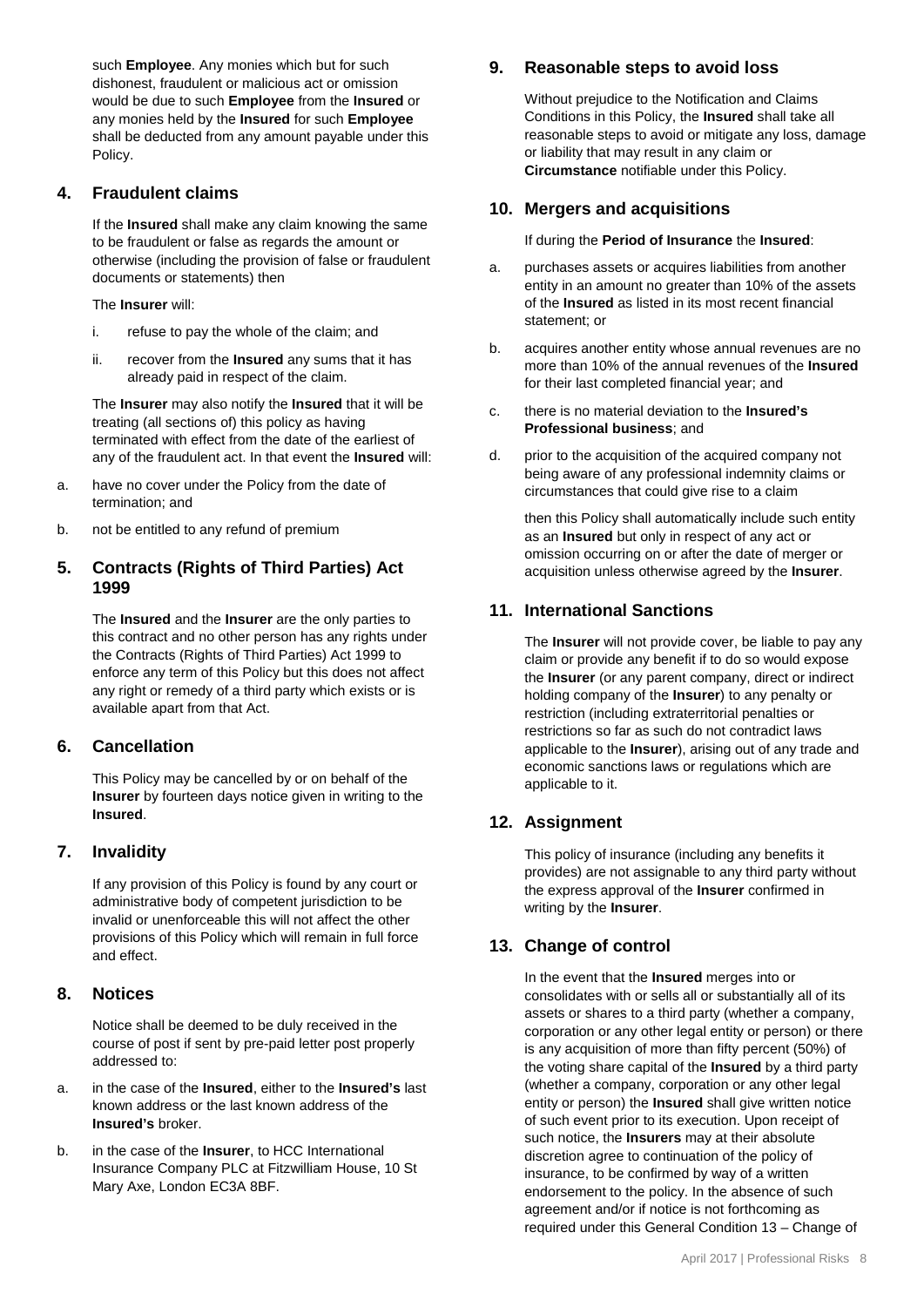control, the cover provided by this policy of insurance shall cease with immediate effect at the date of the change of control.

For the avoidance of doubt, the **Insured** shall not be entitled to an indemnity in respect of any claims made under this policy of insurance where notification of the claim occurs after a change in control (as referred to in this General Condition 13 – Change of control) where the change of control was not reported to **Insurers** and approved in accordance with this General Condition 13

#### **14. Complaints**

We are dedicated to providing you with a high quality service and we want to ensure that we maintain this at all times If you feel that we have not offered you a first class service please write and tell us and we will do our best to resolve the problem If you have any questions or concerns about your policy or the handling of a claim you should in the first instance contact

*Compliance Officer Tokio Marine HCC 1 Aldgate London EC3N 1RE*

The Financial Ombudsman Service (FOS)

Should you be dissatisfied with the outcome of your complaint, you may have the right to refer your complaint to the Financial Ombudsman Service. The FOS is an independent service in the UK for settling disputes between consumers and businesses providing financial services. Contacting the FOS does not affect your right to take legal action.

The FOS's contact details are as follows:

Financial Ombudsman Service

Exchange Tower

London E14 9SR

Email: [complaint.info@financial-ombudsman.org.uk](mailto:complaint.info@financial-ombudsman.org.uk)

Telephone: +44 (0)30 0123 9123

Website: [www.financial-ombudsman.org.uk](http://www.financial-ombudsman.org.uk/)

The European Commission Online Dispute Resolution Platform (ODR)

If you were sold this product online or by other electronic means and within the European Union (EU) you may refer your complaint to the EU Online Dispute Resolution (ODR) platform. Upon receipt of your complaint the ODR will escalate your complaint to your local dispute resolution service – this process is free and conducted entirely online. You can access the ODR platform o[n http://ec.europa.eu/odr.](http://ec.europa.eu/odr) This platform will direct insurance complaints to the Financial Ombudsman Service. However, you may contact the FOS directly if you prefer, using the details as shown above.

#### **Data protection notice**

Tokio Marine HCC respects your right to privacy. In our Privacy Notice (available at https://www.tmhcc.com/en/legal/privacy-policy) we explain who we are, how we collect, share and use personal information about you, and how you can exercise your privacy rights. If you have any questions or concerns about our use of your personal information, then please contact DPO@tmhcc.com.

We may collect your personal information such as name, email address, postal address, telephone number, gender and date of birth. We need the personal information to enter into and perform a contract with you. We retain personal information we collect from you where we have an ongoing legitimate business need to do so.

We may disclose your personal information to:

- our group companies;
- third party services providers and partners who provide data processing services to us or who otherwise process personal information for purposes that are described in our Privacy Notice or notified to you when we collect your personal information;
- any competent law enforcement body, regulatory, government agency, court or other third party where we believe disclosure is necessary (i) as a matter of applicable law or regulation, (ii) to exercise, establish or defend our legal rights, or (iii) to protect your interests or those of any other person;
- a potential buyer (and its agents and advisers) in connection with any proposed purchase, merger or acquisition of any part of our business, provided that we inform the buyer it must use your personal information only for the purposes disclosed in our Privacy Notice; or
- any other person with your consent to the disclosure.

Your personal information may be transferred to, and processed in, countries other than the country in which you are resident. These countries may have data protection laws that are different to the laws of your country. We transfer data within the Tokio Marine group of companies by virtue of our Intra Group Data Transfer Agreement, which includes the EU Standard Contractual Clauses.

We use appropriate technical and organisational measures to protect the personal information that we collect and process about you. The measures we use are designed to provide a level of security appropriate to the risk of processing your personal information.

You are entitled to know what data is held on you and to make what is referred to as a **Data Subject Access Request ('DSAR')**. You are also entitled to request that your data be **corrected** in order that we hold accurate records. In certain circumstances, you have other data protection rights such as that of **requesting deletion, objecting to processing, restricting processing** and in some cases **requesting portability**. Further information on your rights is included in our Privacy Notice.

You can **opt-out of marketing communications** we send you at any time. You can exercise this right by clicking on the "unsubscribe" or "opt-out" link in the marketing e-mails we send you. Similarly, if we have collected and processed your personal information with your consent, then you can **withdraw your consent** at any time. Withdrawing your consent will not affect the lawfulness of any processing we conducted prior to your withdrawal, nor will it affect processing of your personal information conducted in reliance on lawful processing grounds other than consent.